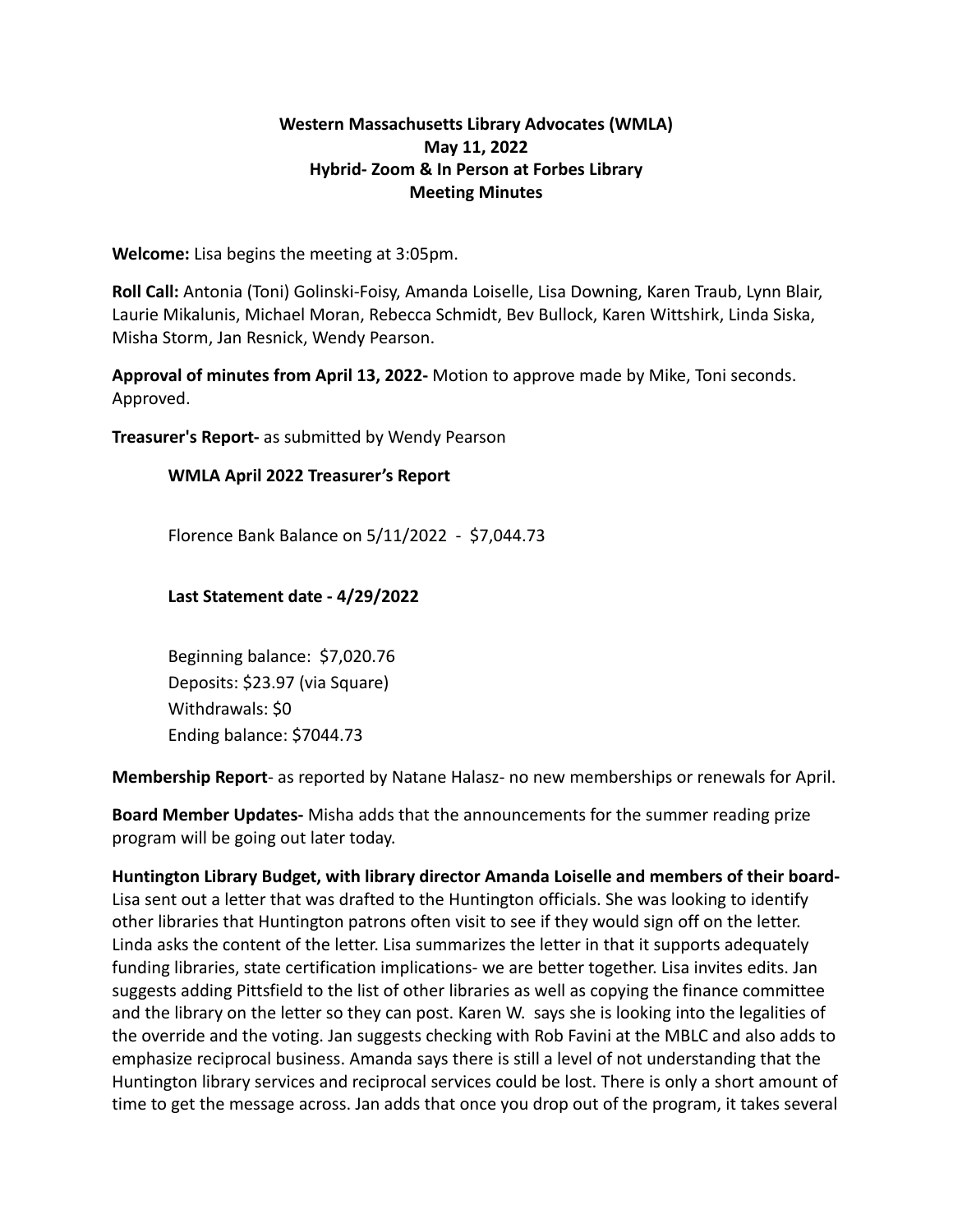years to get back in. CWMars could go in and change patron cards to "non circulating" patron cards. Karen W. adds that if the building closes and then they try to reopen, then there's no staff, no statistics, etc. A public hearing will be Monday and a special election on June 4, the town election is on June 6. Huntington was notified the 27th of of April this was happening. Karen T. remembers another library that this happened to. Karen W. speaks on the budget. Toni asks if Huntington ever went through a construction project with the constructions program. Lisa would like to get the letter out as soon as possible. Huntington has reached out to their state representative but they haven't heard back. Jan adds other local libraries can discuss this at their trustees meeting and potentially get letters from those boards. Linda asks about other libraries charging fees for people to use their library and adds they are doing a grassroots community outreach for support. Board members will contact their local libraries. Mike asks if Amanda reached out to MLA. Jan asks if there is a Friends group.

**MLA Legislative Committee-** Mike starts off by saying the status of the state budget was confirmed that the senate ways and means recommended full funding of all budget lines as requested by the MBLC. The only shortfall was for the Center for the Book. They were funded this year at \$300,000- senate recommended level funding but the request was for \$400,000. Mike asked Senator Gobi if she'd be interested in filing an amendment. In debriefing from Library Legislative Day, MLA recommended going forward with an in person day at the state house next year but retain a virtual component. There was a mention of a need to encourage libraries to be sure that they have up to date collection development and reconsideration policies.

**MBLC-** Karen T. states that there was an increase in the library construction program. MBLC met last week. Liz Babbitt is retiring and was wished farewell. Approved the upcoming budget for the Center for the Book. The PR committee of the MBLC met today. There will be a place on the website to update stories of success, etc. The PR committee did a training on inclusive marketing and the committee is looking to see how they can spread that information. Karen T. is also on the MLS subcommittee. Sarah Sogigian went through a DEI audit of the handbook for staff, but made some adjustments. There was a visit by the director of Optima- there are upcoming site visits being offered for anyone interested. Sarah and Rob Favini have been visiting libraries. Sarah says to let her know what's happening at your library. Shutesbury is working towards their construction grant.

# **MLS Support for Intellectual Freedom Challenges**

- **1. <https://guides.masslibsystem.org/intellectualfreedom>**
- **2. MLS offered to speak about implementing a collection policy; updating an existing policy; and talking points for presenting it to your board - with a focus on smaller libraries**

Lisa reached out to Krisi Chadwick, liaison at MLS. She referenced the guide (link posted above), Lisa followed that it's not always a top priority for small libraries for policy review with so much day to day work to do. How can we support smaller libraries? There is talk of a program that could showcase some policies that could work for smaller libraries and talking points for